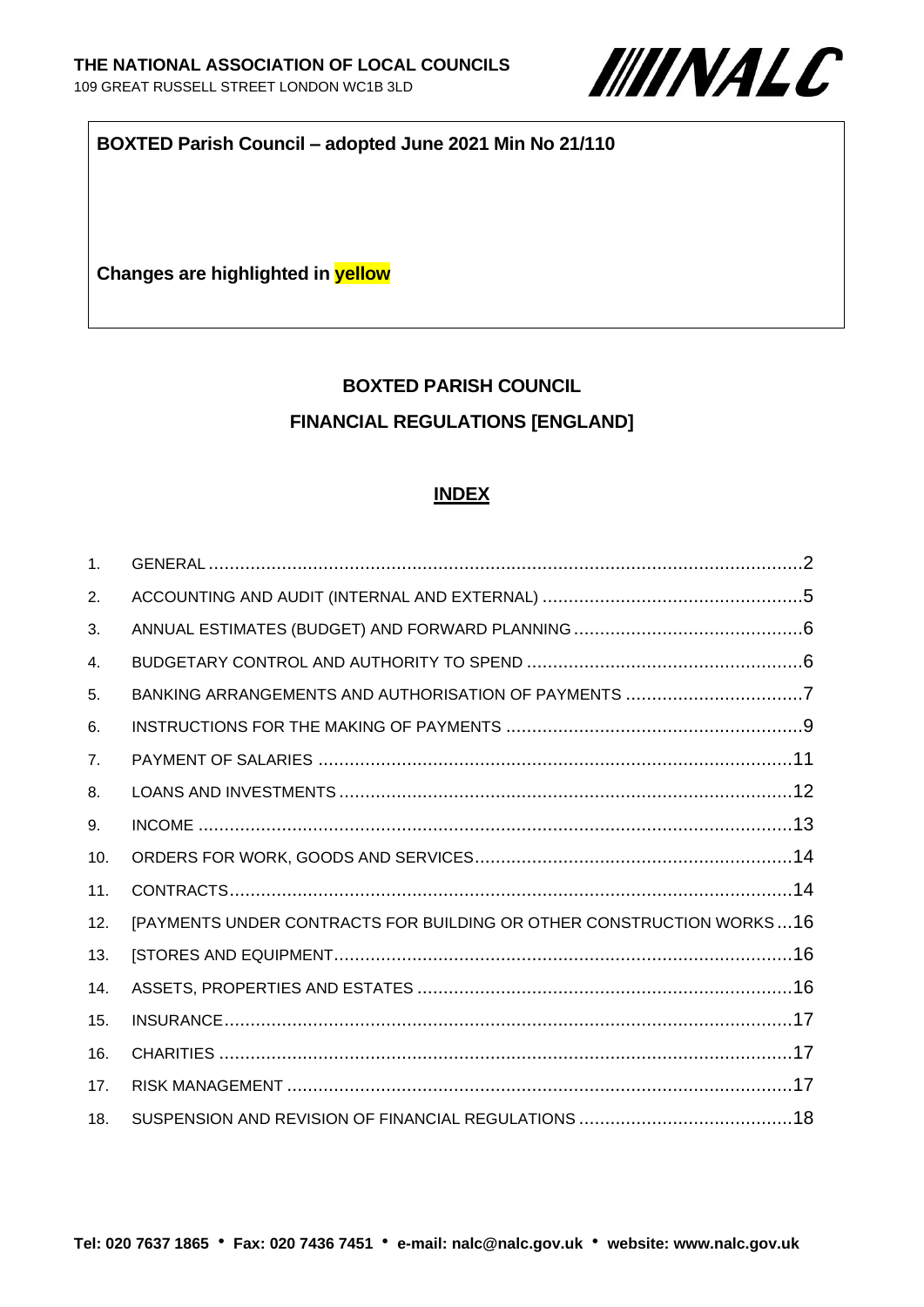These Financial Regulations were adopted by the Council at its Meeting held in May 2020

# <span id="page-1-0"></span>**1. GENERAL**

- 1.1. These financial regulations govern the conduct of financial management by the council and may only be amended or varied by resolution of the council. Financial regulations are one of the council's three governing policy documents providing procedural guidance for members and officers. Financial regulations must be observed in conjunction with the council's standing orders<sup>1</sup> and any individual financial regulations relating to contracts.
- 1.2. The council is responsible in law for ensuring that its financial management is adequate and effective and that the council has a sound system of internal control which facilitates the effective exercise of the council's functions, including arrangements for the management of risk.
- 1.3. The council's accounting control systems must include measures:
	- for the timely production of accounts;
	- that provide for the safe and efficient safeguarding of public money;
	- to prevent and detect inaccuracy and fraud; and
	- identifying the duties of officers.
- 1.4. These financial regulations demonstrate how the council meets these responsibilities and requirements.
- 1.5. At least once a year, prior to approving the Annual Governance Statement, the council must review the effectiveness of its system of internal control which shall be in accordance with proper practices.
- 1.6. Deliberate or wilful breach of these Regulations by an employee may give rise to disciplinary proceedings.
- 1.7. Members of Council are expected to follow the instructions within these Regulations and not to entice employees to breach them. Failure to follow instructions within these Regulations brings the office of councillor into disrepute.
- 1.8. The Responsible Financial Officer (RFO) holds a statutory office to be appointed by the council. [The Clerk has been appointed as RFO for this council and these regulations will apply accordingly.]
- 1.9. The RFO;
	- acts under the policy direction of the council;

<sup>1</sup> Model standing orders for councils are available in Local Councils Explained © 2013 National Association of Local Councils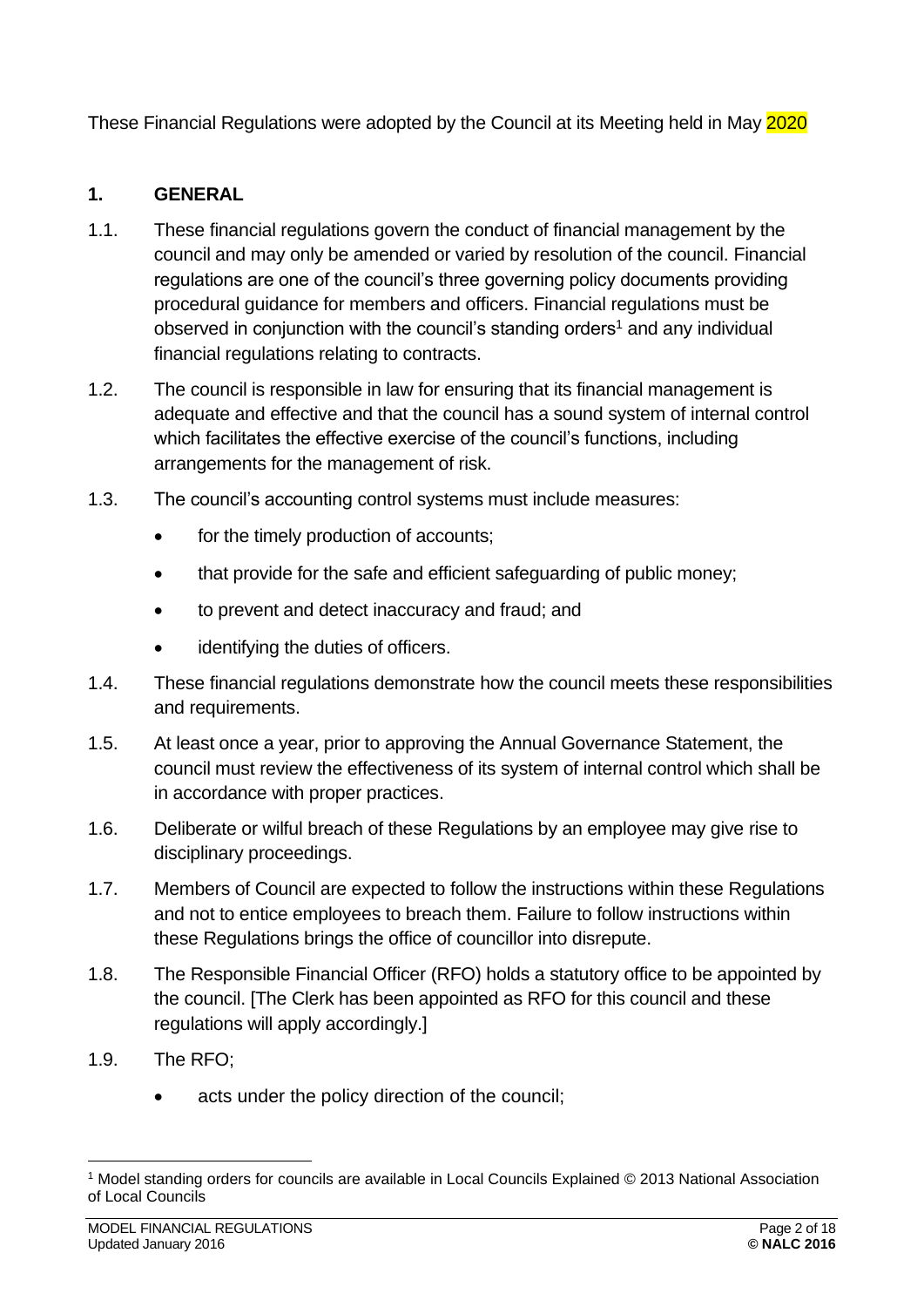- administers the council's financial affairs in accordance with all Acts, Regulations and proper practices;
- determines on behalf of the council its accounting records and accounting control systems;
- ensures the accounting control systems are observed;
- maintains the accounting records of the council up to date in accordance with proper practices;
- assists the council to secure economy, efficiency and effectiveness in the use of its resources; and
- produces financial management information as required by the council.
- 1.10. The accounting records determined by the RFO shall be sufficient to show and explain the council's transactions and to enable the RFO to ensure that any income and expenditure account and statement of balances, or record of receipts and payments and additional information, as the case may be, or management information prepared for the council from time to time comply with the Accounts and Audit Regulations.
- 1.11. The accounting records determined by the RFO shall in particular contain:
	- entries from day to day of all sums of money received and expended by the council and the matters to which the income and expenditure or receipts and payments account relate;
	- a record of the assets and liabilities of the council; and
	- wherever relevant, a record of the council's income and expenditure in relation to claims made, or to be made, for any contribution, grant or subsidy.
- 1.12. The accounting control systems determined by the RFO shall include:
	- procedures to ensure that the financial transactions of the council are recorded as soon as reasonably practicable and as accurately and reasonably as possible;
	- procedures to enable the prevention and detection of inaccuracies and fraud and the ability to reconstruct any lost records;
	- identification of the duties of officers dealing with financial transactions and division of responsibilities of those officers in relation to significant transactions;
	- procedures to ensure that uncollectable amounts, including any bad debts are not submitted to the council for approval to be written off except with the approval of the RFO and that the approvals are shown in the accounting records; and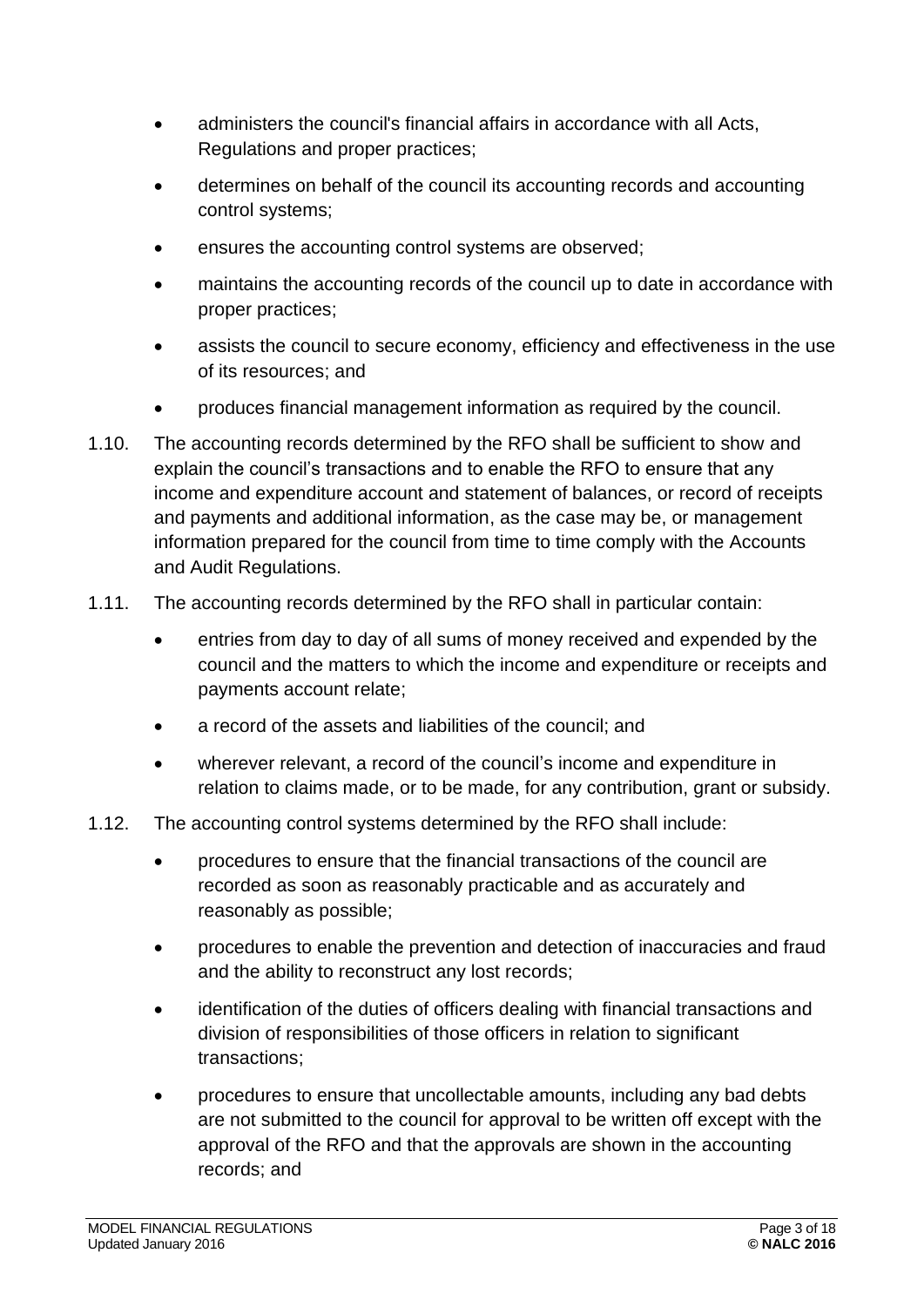- measures to ensure that risk is properly managed.
- 1.13. The council is not empowered by these Regulations or otherwise to delegate certain specified decisions. In particular any decision regarding:
	- setting the final budget or the precept (council tax requirement);
	- approving accounting statements;
	- approving an annual governance statement;
	- borrowing;
	- writing off bad debts:
	- declaring eligibility for the General Power of Competence; and
	- addressing recommendations in any report from the internal or external auditors,

shall be a matter for the full council only.

- 1.14. In addition, the council must:
	- determine and keep under regular review the bank mandate for all council bank accounts;
	- approve any grant or a single commitment in excess of [£5,000]; and
	- in respect of the annual salary for any employee have regard to recommendations about annual salaries of employees made by the relevant committee in accordance with its terms of reference.
- 1.15. In these financial regulations, references to the Accounts and Audit Regulations or 'the regulations shall mean the regulations issued under the provisions of section 27 of the Audit Commission Act 1998, or any superseding legislation, and then in force unless otherwise specified.

<span id="page-3-0"></span>In these financial regulations the term 'proper practice' or 'proper practices' shall refer to guidance issued in *Governance and Accountability for Local Councils - a Practitioners' Guide (England)* issued by the Joint Practitioners Advisory Group (JPAG), available from the websites of NALC and the Society for Local Council Clerks (SLCC).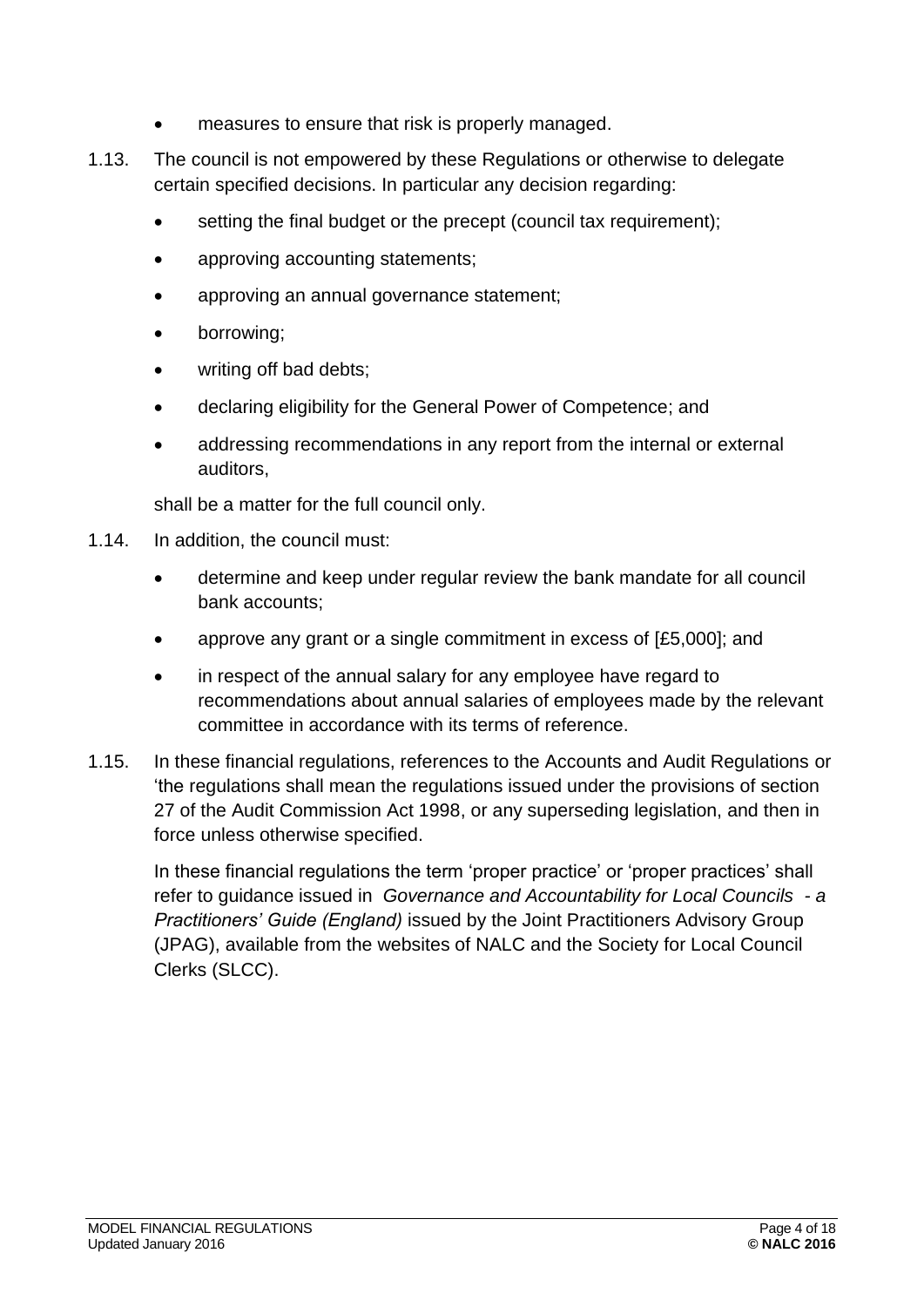## **2. ACCOUNTING AND AUDIT (INTERNAL AND EXTERNAL)**

- 2.1. All accounting procedures and financial records of the council shall be determined by the RFO in accordance with the Accounts and Audit Regulations, appropriate guidance and proper practices.
- 2.2. On a regular basis, at least once in each quarter, and at each financial year end, a member other than the Chairman [or a cheque signatory] shall be appointed to verify bank reconciliations (for all accounts) produced by the RFO. The member shall sign the reconciliations and the original bank statements (or similar document) as evidence of verification. This activity shall on conclusion be reported, including any exceptions, to and noted by the council.
- 2.3. The RFO shall complete the annual statement of accounts, annual report, and any related documents of the council contained in the Annual Return (as specified in proper practices) as soon as practicable after the end of the financial year and having certified the accounts shall submit them and report thereon to the council within the timescales set by the Accounts and Audit Regulations.
- 2.4. The council shall ensure that there is an adequate and effective system of internal audit of its accounting records, and of its system of internal control in accordance with proper practices. Any officer or member of the council shall make available such documents and records as appear to the council to be necessary for the purpose of the audit and shall, as directed by the council, supply the RFO, internal auditor, or external auditor with such information and explanation as the council considers necessary for that purpose.
- 2.5. The internal auditor shall be appointed by and shall carry out the work in relation to internal controls required by the council in accordance with proper practices.
- 2.6. The internal auditor shall:
	- be competent and independent of the financial operations of the council;
	- report to council in writing, or in person, on a regular basis with a minimum of one annual written report during each financial year;
	- to demonstrate competence, objectivity and independence, be free from any actual or perceived conflicts of interest, including those arising from family relationships; and
	- have no involvement in the financial decision making, management or control of the council.
- 2.7. Internal or external auditors may not under any circumstances:
	- perform any operational duties for the council;
	- initiate or approve accounting transactions; or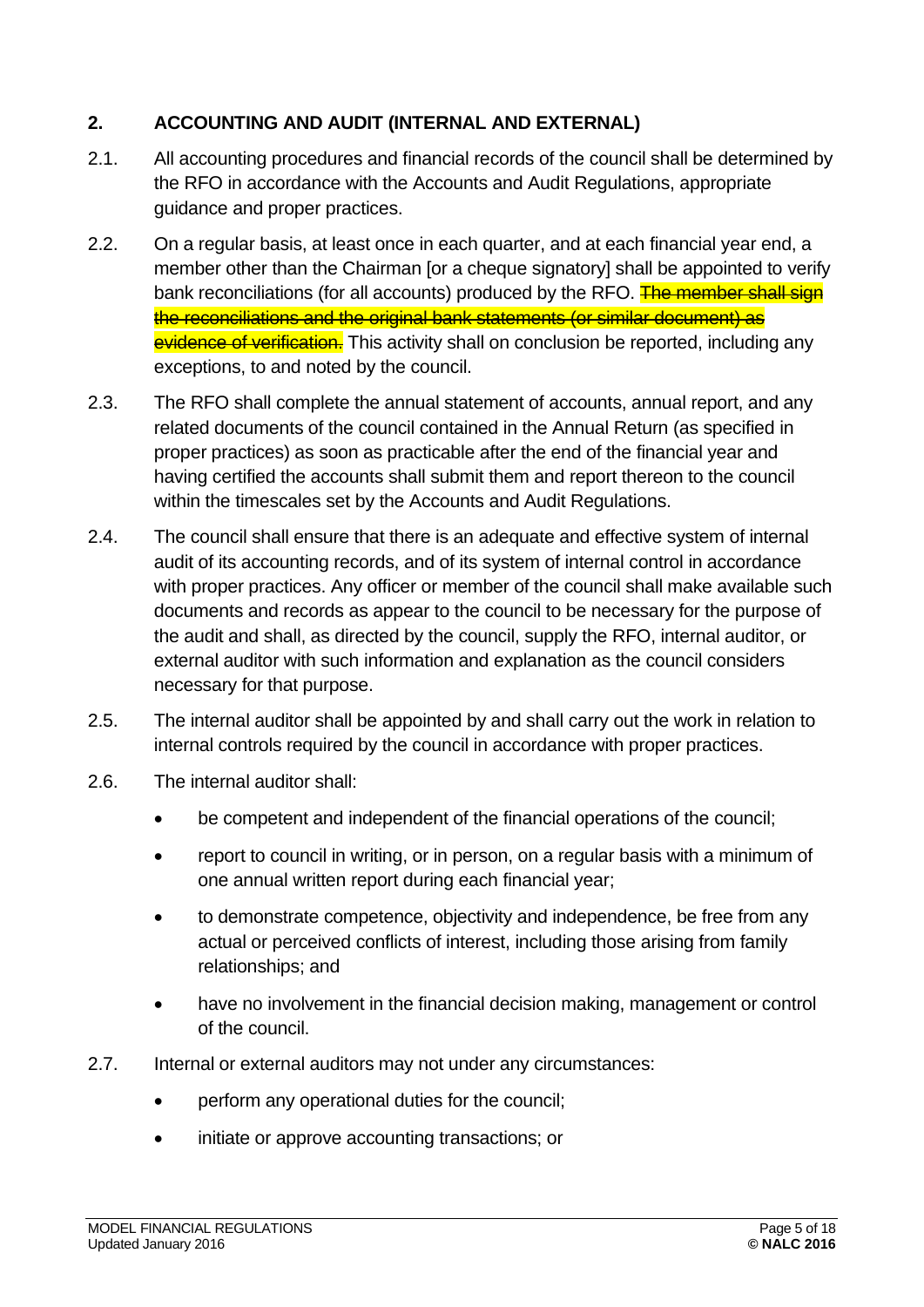- direct the activities of any council employee, except to the extent that such employees have been appropriately assigned to assist the internal auditor.
- 2.8. For the avoidance of doubt, in relation to internal audit the terms 'independent' and 'independence' shall have the same meaning as is described in proper practices.
- 2.9. The RFO shall make arrangements for the exercise of electors' rights in relation to the accounts including the opportunity to inspect the accounts, books, and vouchers and display or publish any notices and statements of account required by Audit Commission Act 1998, or any superseding legislation, and the Accounts and Audit Regulations.
- 2.10. The RFO shall, without undue delay, bring to the attention of all councillors any correspondence or report from internal or external auditors.

## <span id="page-5-0"></span>**3. ANNUAL ESTIMATES (BUDGET) AND FORWARD PLANNING**

- 3.1. [Each committee (if any) shall review its three-year forecast of revenue and capital receipts and payments. Having regard to the forecast, it shall thereafter formulate and submit proposals for the following financial year to the council not later than the end of [November] each year including any proposals for revising the forecast].
- 3.2. The RFO must each year, by no later than January prepare detailed estimates of all receipts and payments including the use of reserves and all sources of funding for the following financial year in the form of a budget to be considered by the [relevant committee and the] council.
- 3.3. The council shall consider annual budget proposals in relation to the council's three year forecast of revenue and capital receipts and payments including recommendations for the use of reserves and sources of funding and update the forecast accordingly.
- 3.4. The council shall fix the precept (council tax requirement), and relevant basic amount of council tax to be levied for the ensuing financial year not later than by the end of January each year. The RFO shall issue the precept to the billing authority and shall supply each member with a copy of the approved annual budget.
- 3.5. The approved annual budget shall form the basis of financial control for the ensuing year.

# <span id="page-5-1"></span>**4. BUDGETARY CONTROL AND AUTHORITY TO SPEND**

- 4.1. Expenditure on revenue items may be authorised up to the amounts included for that class of expenditure in the approved budget. This authority is to be determined by:
	- the council for all items over £5,000;
	- a duly delegated committee of the council for items over £5001000; or
	- the Chair of Council, in consultation with the Clerk, for any items below £<del>10001500</del>. This expenditure will be reported at to the full Council at the next meeting of the full Council.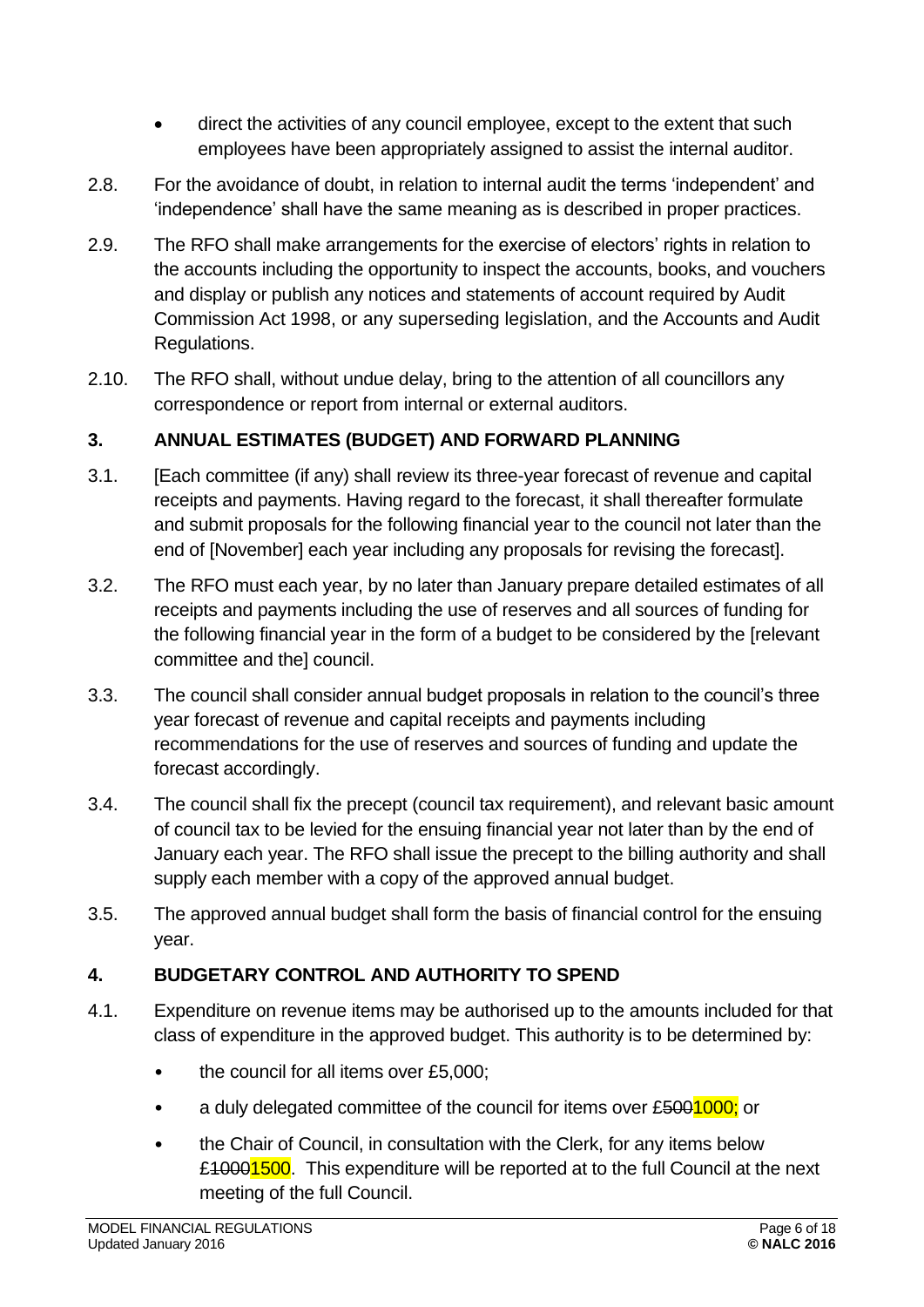Such authority is to be evidenced by a minute, email or by an authorisation slip duly signed by the Clerk, and where necessary also by the Chairman.

Contracts may not be disaggregated to avoid controls imposed by these regulations.

- 4.2. No expenditure may be authorised that will exceed the amount provided in the revenue budget for that class of expenditure other than by resolution of the council, or duly delegated committee. During the budget year and with the approval of council having considered fully the implications for public services, unspent and available amounts may be moved to other budget headings or to an earmarked reserve as appropriate ('virement').
- 4.3. Unspent provisions in the revenue or capital budgets for completed projects shall not be carried forward to a subsequent year.
- 4.4. The salary budgets are to be reviewed at least annually in [October December] for the following financial year and such review shall be evidenced by a hard copy schedule signed by the Clerk and the Chairman of Council or relevant committee. The RFO will inform committees of any changes impacting on their budget requirement for the coming year in good time.
- 4.5. In cases of extreme risk to the delivery of council services, the clerk may authorise revenue expenditure on behalf of the council which in the clerk's judgement it is necessary to carry out. Such expenditure includes repair, replacement or other work, whether or not there is any budgetary provision for the expenditure, subject to a limit of [£5001000]. The Clerk shall report such action to the chairman as soon as possible and to the council as soon as practicable thereafter.
- 4.6. No expenditure shall be authorised in relation to any capital project and no contract entered into or tender accepted involving capital expenditure unless the council is satisfied that the necessary funds are available, and the requisite borrowing approval has been obtained.
- 4.7. All capital works shall be administered in accordance with the council's standing orders and financial regulations relating to contracts.
- 4.8. The RFO shall regularly provide the council with a statement of receipts and payments to date under each head of the budgets, comparing actual expenditure to the appropriate date against that planned as shown in the budget. These statements are to be prepared at least at the end of each financial quarter and shall show explanations of material variances. For this purpose "material" shall be in excess of £100] or 15% of the budget.
- 4.9. Changes in earmarked reserves shall be approved by council as part of the budgetary control process.

#### <span id="page-6-0"></span>**5. BANKING ARRANGEMENTS AND AUTHORISATION OF PAYMENTS**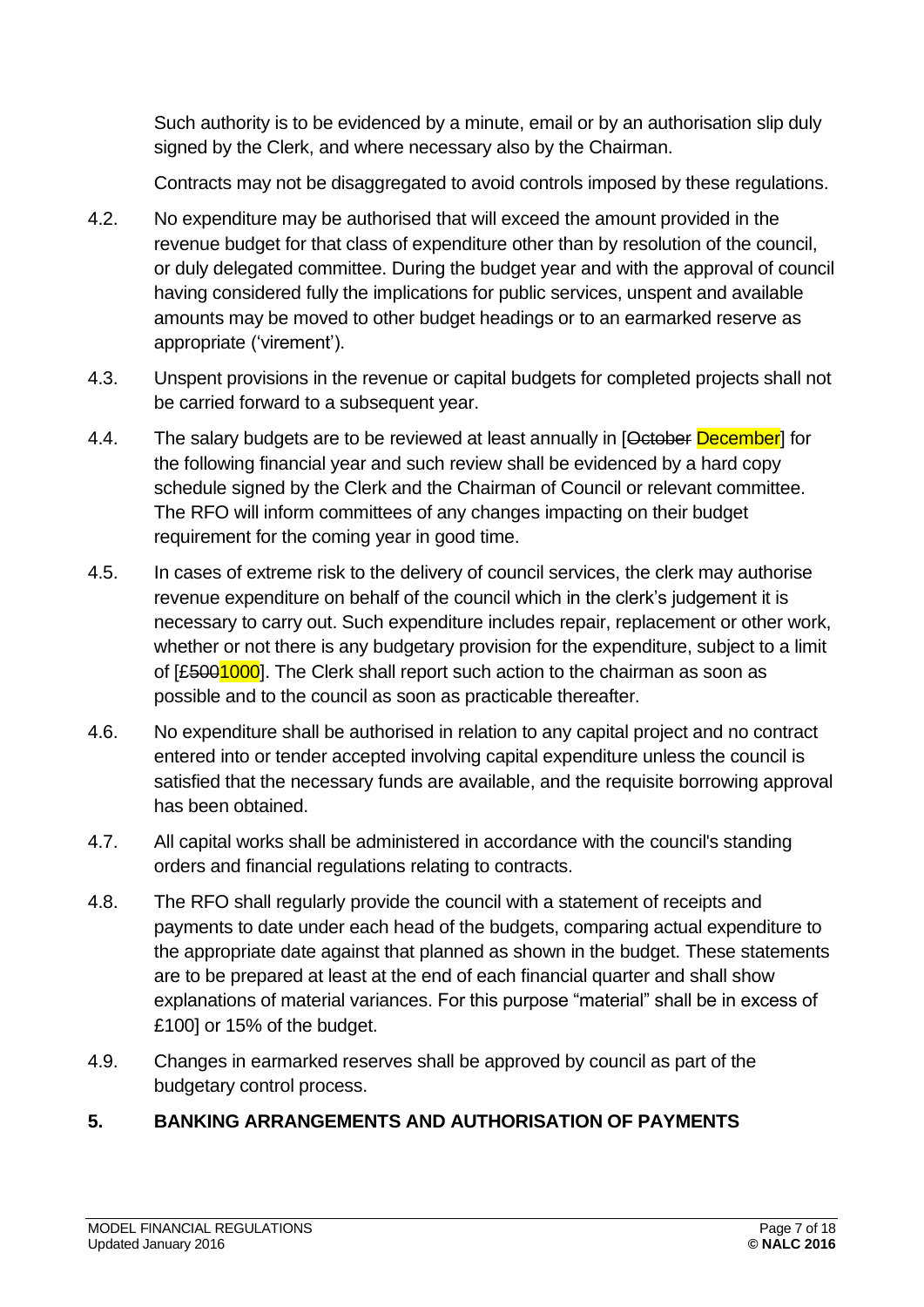- 5.1. The council's banking arrangements, including the bank mandate, shall be made by the RFO and approved by the council; banking arrangements may not be delegated to a committee. They shall be regularly reviewed for safety and efficiency.
- 5.2. The RFO shall prepare a schedule of payments, forming part of the Agenda for the Meeting and, together with the relevant invoices, present the schedule to council [or finance committee]. The council / committee shall review the schedule for compliance and, having satisfied itself shall authorise payment by a resolution of the council [or finance committee]. The approved schedule shall be ruled off and initialled by the Chairman of the Meeting. A detailed list of all payments shall be disclosed within or as an attachment to the minutes of the meeting at which payment was authorised. Personal payments (including salaries, wages, expenses and any payment made in relation to the termination of a contract of employment) may be summarised to remove public access to any personal information.
- 5.3. All invoices for payment shall be examined, verified and certified by the RFO to confirm that the work, goods or services to which each invoice relates has been received, carried out, examined and represents expenditure previously approved by the council.
- 5.4. The RFO shall examine invoices for arithmetical accuracy and analyse them to the appropriate expenditure heading. The RFO shall take all steps to pay all invoices submitted, and which are in order, at the next available council [or Finance Committee] meeting.
- 5.5. The Clerk and RFO shall have delegated authority to authorise the payment of items only in the following circumstances:
	- a) If a payment is necessary to avoid a charge to interest under the Late Payment of Commercial Debts (Interest) Act 1998, and the due date for payment is before the next scheduled Meeting of council, where the Clerk and RFO certify that there is no dispute or other reason to delay payment, provided that a list of such payments shall be submitted to the next appropriate meeting of council;
	- b) An expenditure item authorised under 5.6 below (continuing contracts and obligations) provided that a list of such payments shall be submitted to the next appropriate meeting of council [or finance committee]; or
	- c) fund transfers within the councils banking arrangements up to the sum of £10,000, provided that a list of such payments shall be submitted to the next appropriate meeting of council [or finance committee].
- 5.6. For each financial year the Clerk and RFO shall draw up a list of due payments which arise on a regular basis as the result of a continuing contract, statutory duty, or obligation (such as but not exclusively) Salaries, PAYE and NI, Superannuation Fund and regular maintenance contracts and the like for which council [,or a duly authorised committee,] may authorise payment for the year provided that the requirements of regulation 4.1 (Budgetary Controls) are adhered to, provided also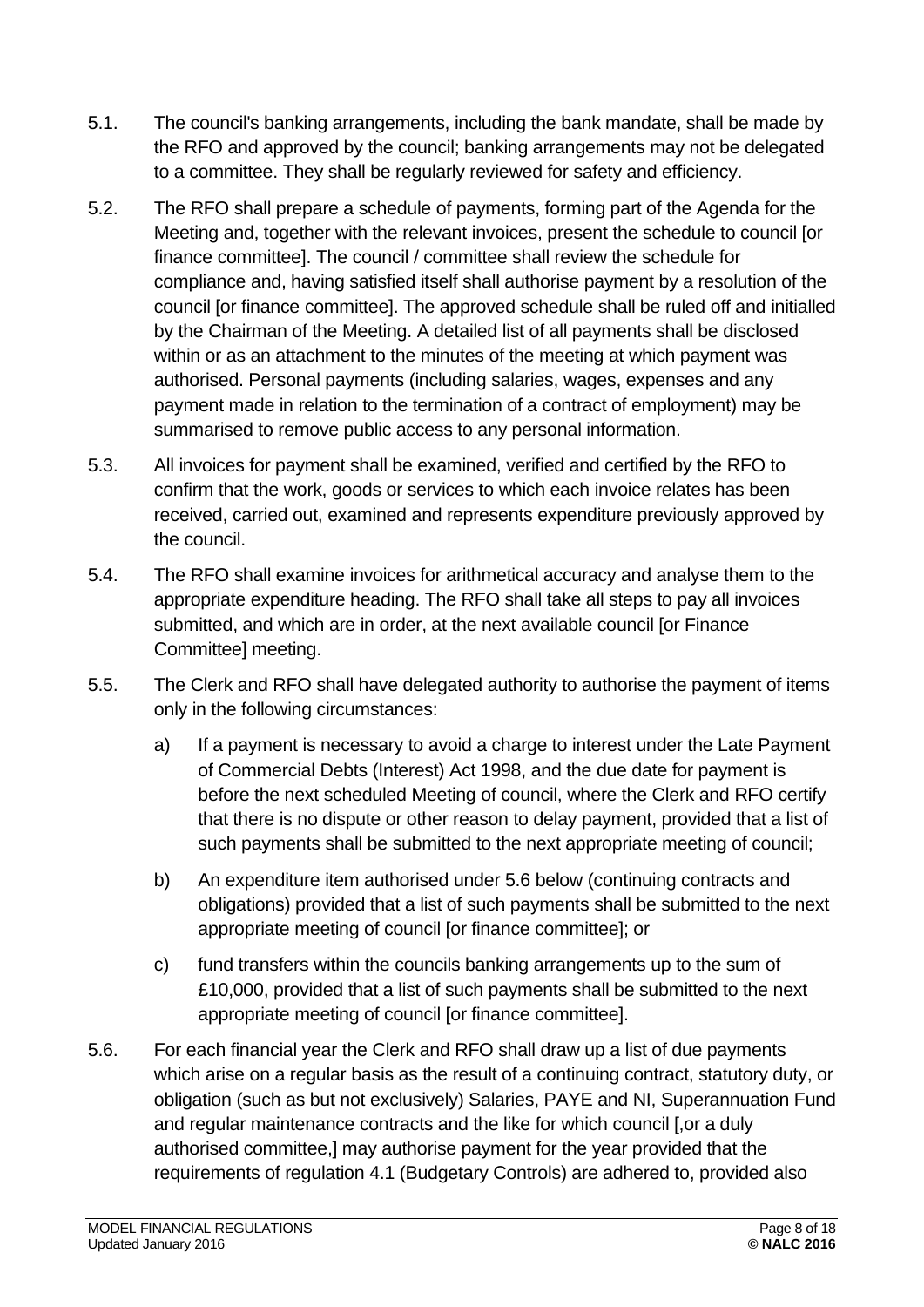that a list of such payments shall be submitted to the next appropriate meeting of council

- 5.7. A record of regular payments made under 5.6 above shall be drawn up and be signed by two members on each and every occasion when payment is authorised thus controlling the risk of duplicated payments being authorised and / or made.
- 5.8. In respect of grants a duly authorised committee shall approve expenditure within any limits set by council and in accordance with any policy statement approved by council. Any Revenue or Capital Grant in excess of £5,000 shall before payment, be subject to ratification by resolution of the council.
- 5.9. Members are subject to the Code of Conduct that has been adopted by the council and shall comply with the Code and Standing Orders when a decision to authorise or instruct payment is made in respect of a matter in which they have a disclosable pecuniary or other interest, unless a dispensation has been granted.
- 5.10. The council will aim to rotate the duties of members in these Regulations so that onerous duties are shared out as evenly as possible over time.
- 5.11. Any changes in the recorded details of suppliers, such as bank account records, shall be approved in writing by a Member.

# <span id="page-8-0"></span>**6. INSTRUCTIONS FOR THE MAKING OF PAYMENTS**

- 6.1. The council will make safe and efficient arrangements for the making of its payments.
- 6.2. Following authorisation under Financial Regulation 5 above, the council, a duly delegated committee or, if so delegated, the Clerk or RFO shall give instruction that a payment shall be made.
- 6.3. All payments shall be effected by cheque or other instructions to the council's bankers, or otherwise, in accordance with a resolution of council [or duly delegated committee].
- 6.4. Cheques or orders for payment drawn on the bank account in accordance with the schedule as presented to council or committee shall be signed by two member[s] of council, in accordance with a resolution instructing that payment. A member who is a bank signatory, having a connection by virtue of family or business relationships with the beneficiary of a payment, should not, under normal circumstances, be a signatory to the payment in question.
- 6.5. To indicate agreement of the details shown on the cheque or order for payment with the counterfoil and the invoice or similar documentation, the signatories shall each also initial the cheque counterfoil.
- 6.6. Cheques or orders for payment shall not normally be presented for signature other than at a council or committee meeting (including immediately before or after such a meeting). Any signatures obtained away from such meetings shall be reported to the council [or Finance Committee] at the next convenient meeting.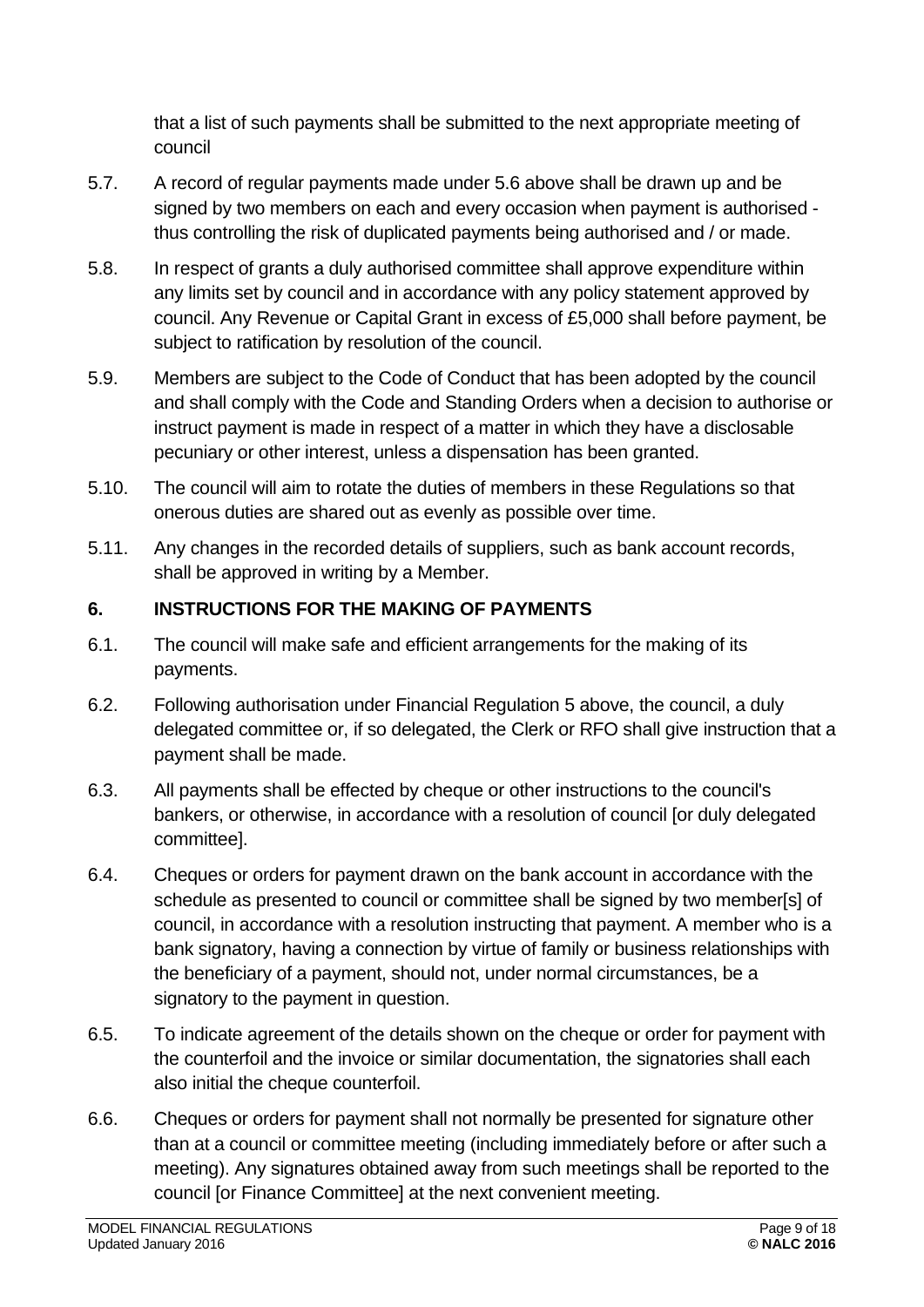- 6.7. If thought appropriate by the council, payment for utility supplies (energy, telephone and water) and any National Non-Domestic Rates may be made by variable direct debit provided that the instructions are signed by two members and any payments are reported to council as made. The approval of the use of a variable direct debit shall be renewed by resolution of the council at least every two years.
- 6.8. If thought appropriate by the council, payment for certain items (principally salaries) may be made by banker's standing order provided that the instructions are signed, or otherwise evidenced by two members are retained and any payments are reported to council as made. The approval of the use of a banker's standing order shall be renewed by resolution of the council at least every two years.
- 6.9. If thought appropriate by the council, payment for certain items may be made by BACS or CHAPS methods provided that the instructions for each payment are signed, or otherwise evidenced, by two authorised bank signatories, are retained and any payments are reported to council as made. The approval of the use of BACS or CHAPS shall be renewed by resolution of the council at least every two years.
- 6.10. If thought appropriate by the council payment for certain items may be made by internet banking transfer provided evidence is retained showing which members approved the payment.
- 6.11. A pre-paid debit card may be issued to employees. The card shall hold a maximum of £1000. Transactions and purchases made will be reported to the council and topping-up shall only be to the maximum level. Two Councillors will be set up as further administrators on the card account.
- 6.12. Where a computer requires use of a personal identification number (PIN) or other password(s), for access to the council's records on that computer, a note shall be made of the PIN and Passwords and shall be handed to and retained by the Chairman of Council in a sealed dated envelope. This envelope may not be opened other than in the presence of two other councillors. After the envelope has been opened, in any circumstances, the PIN and / or passwords shall be changed as soon as practicable. The fact that the sealed envelope has been opened, in whatever circumstances, shall be reported to all members immediately and formally to the next available meeting of the council. This will not be required for a member's personal computer used only for remote authorisation of bank payments.
- 6.13. No employee or councillor shall disclose any PIN or password, relevant to the working of the council or its bank accounts, to any person not authorised in writing by the council or a duly delegated committee.
- 6.14. Regular back-up copies of the records on any computer shall be made and shall be stored securely away from the computer in question, and preferably off site.
- 6.15. The council, and any members using computers for the council's financial business, shall ensure that anti-virus, anti-spyware and firewall software with automatic updates, together with a high level of security, is used.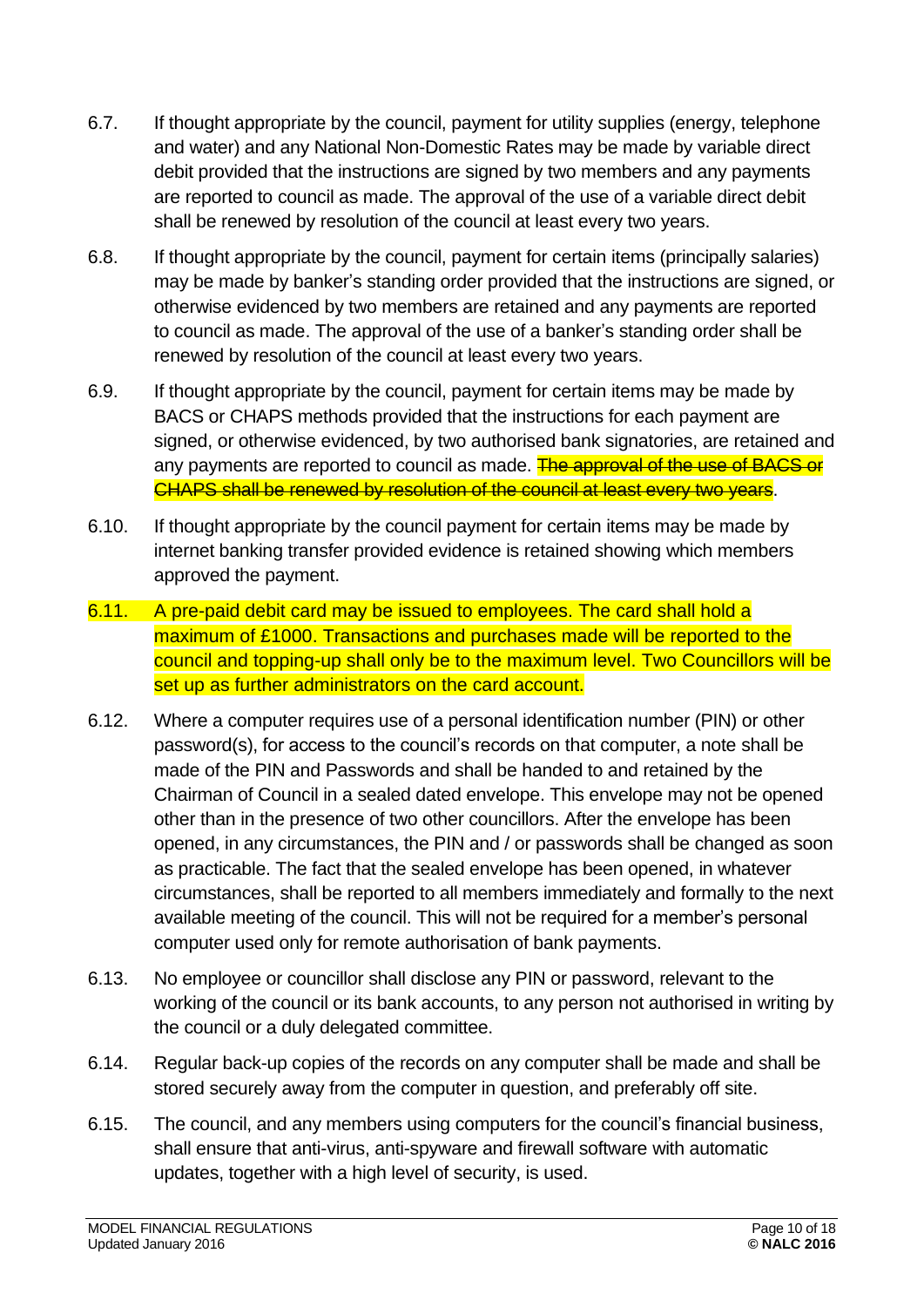- 6.16. Where internet banking arrangements are made with any bank, the Clerk [RFO] shall be appointed as the Service Administrator. The bank mandate approved by the council shall identify a number of councillors who will be authorised to approve transactions on those accounts. The bank mandate will state clearly the amounts of payments that can be instructed by the use of the Service Administrator alone, or by the Service Administrator with a stated number of approvals.
- 6.17. Access to any internet banking accounts will be directly to the access page (which may be saved under "favourites"), and not through a search engine or e-mail link. Remembered or saved passwords facilities must not be used on any computer used for council banking work. Breach of this Regulation will be treated as a very serious matter under these regulations.
- 6.18. Changes to account details for suppliers, which are used for internet banking may only be changed on written hard copy notification by the supplier and supported by hard copy authority for change signed by [two of] the Clerk [the RFO][a member]. A programme of regular checks of standing data with suppliers will be followed.
- 6.19. Any Debit Card issued for use will be specifically restricted to the Clerk [and the RFO] and will also be restricted to a single transaction maximum value of [£500] unless authorised by council or finance committee in writing before any order is placed.
- 6.20. A pre-paid debit card may be issued to employees with varying limits. These limits will be set by the council [Finance Committee]. Transactions and purchases made will be reported to the [council] [relevant committee] and authority for topping-up shall be at the discretion of the [council] [relevant committee].
- 6.21. Any corporate credit card or trade card account opened by the council will be specifically restricted to use by the Clerk [and RFO] and shall be subject to automatic payment in full at each month-end. Personal credit or debit cards of members or staff shall not be used under any circumstances.
- 6.22. The council will not maintain any form of cash float. All cash received must be banked intact. Any payments made in cash by the Clerk [or RFO] (for example for postage or minor stationery items) shall be refunded on a regular basis, at least quarterly.

# <span id="page-10-0"></span>**7. PAYMENT OF SALARIES**

- 7.1. As an employer, the council shall make arrangements to meet fully the statutory requirements placed on all employers by PAYE and National Insurance legislation. The payment of all salaries shall be made in accordance with payroll records and the rules of PAYE and National Insurance currently operating, and salary rates shall be as agreed by council, or duly delegated committee.
- 7.2. Payment of salaries and payment of deductions from salary such as may be required to be made for tax, national insurance and pension contributions, or similar statutory or discretionary deductions must be made in accordance with the payroll records and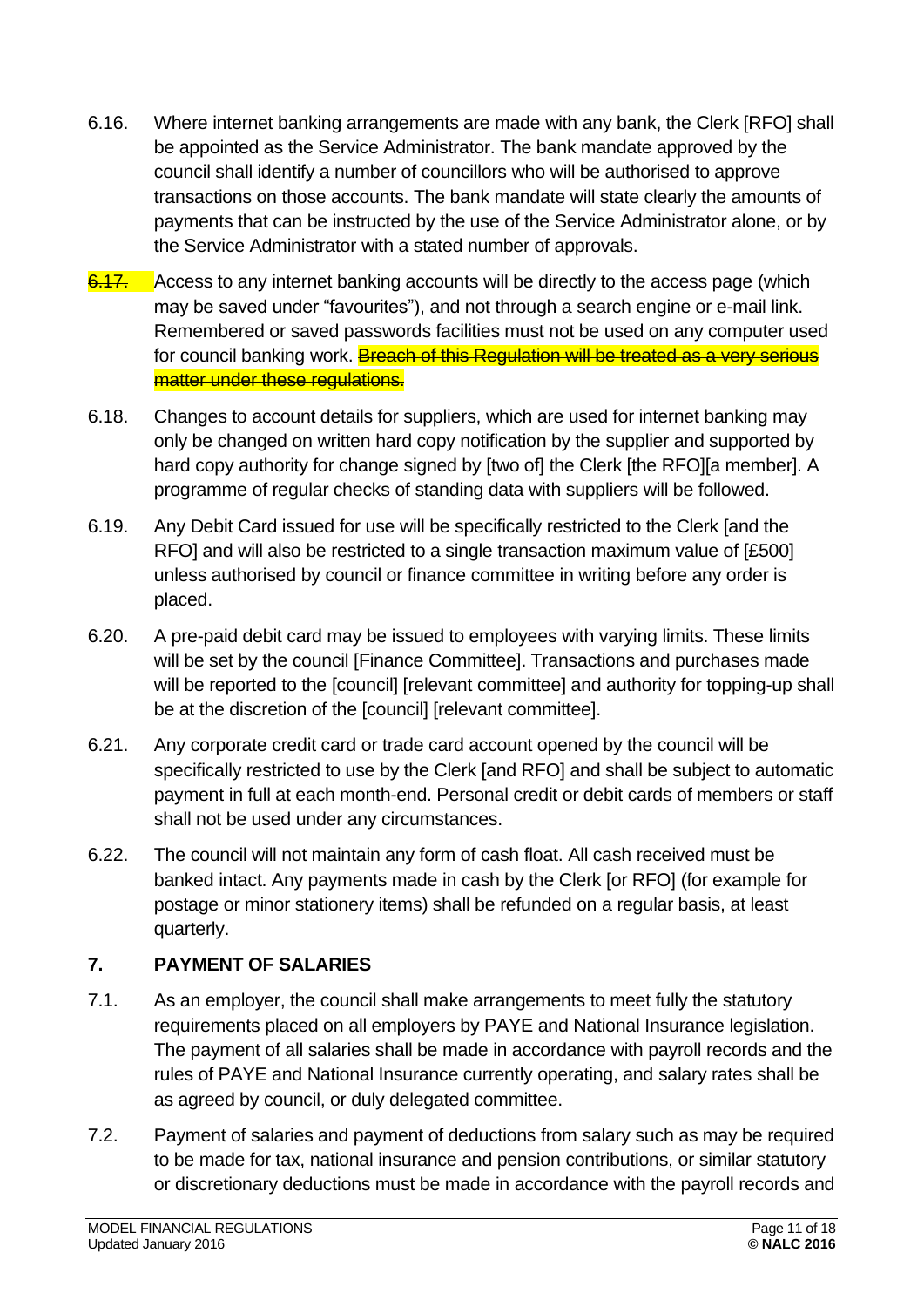on the appropriate dates stipulated in employment contracts, provided that each payment is reported to the next available council meeting, as set out in these regulations above.

- 7.3. No changes shall be made to any employee's pay, emoluments, or terms and conditions of employment without the prior consent of the [council] [relevant committee].
- 7.4. Each and every payment to employees of net salary and to the appropriate creditor of the statutory and discretionary deductions shall be recorded in a separate confidential record (confidential cash book). This confidential record is not open to inspection or review (under the Freedom of Information Act 2000 or otherwise) other than:
	- a) by any councillor who can demonstrate a need to know;
	- b) by the internal auditor;
	- c) by the external auditor; or
	- d) by any person authorised under Audit Commission Act 1998, or any superseding legislation.
- 7.5. The total of such payments in each calendar month shall be reported with all other payments as made as may be required under these Financial Regulations, to ensure that only payments due for the period have actually been paid.
- 7.6. An effective system of personal performance management should be maintained for the senior officers.
- 7.7. Any termination payments shall be supported by a clear business case and reported to the council. Termination payments shall only be authorised by council.
- 7.8. Before employing interim staff the council must consider a full business case.

#### <span id="page-11-0"></span>**8. LOANS AND INVESTMENTS**

- 8.1. All borrowings shall be effected in the name of the council, after obtaining any necessary borrowing approval. Any application for borrowing approval shall be approved by Council as to terms and purpose. The application for borrowing approval, and subsequent arrangements for the loan shall only be approved by full council.
- 8.2. Any financial arrangement which does not require formal borrowing approval from the Secretary of State/Welsh Assembly Government (such as Hire Purchase or Leasing of tangible assets) shall be subject to approval by the full council. In each case a report in writing shall be provided to council in respect of value for money for the proposed transaction.
- 8.3. The council will arrange with the council's banks and investment providers for the sending of a copy of each statement of account to the Chairman of the council at the same time as one is issued to the Clerk or RFO.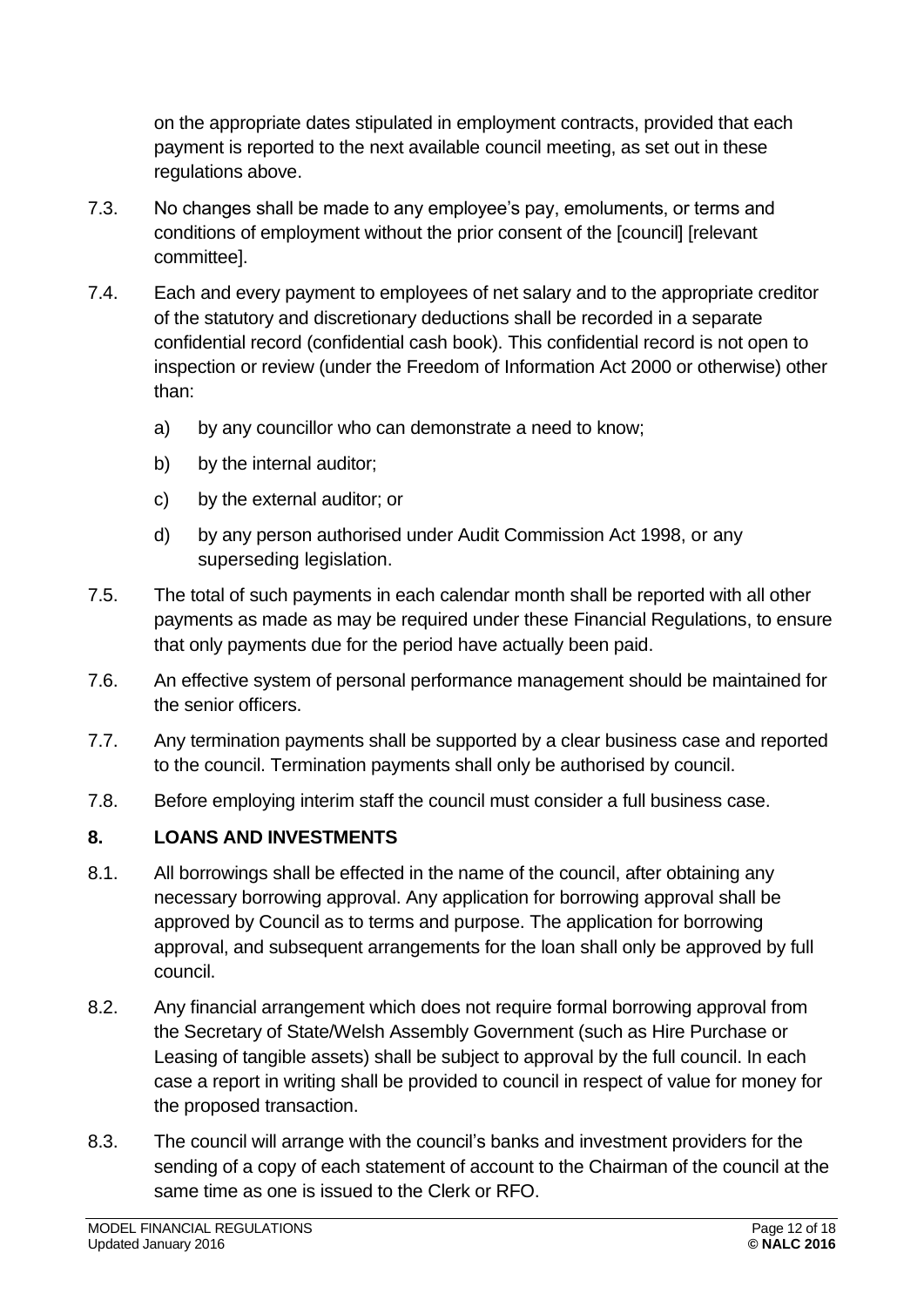- 8.4. All loans and investments shall be negotiated in the name of the council and shall be for a set period in accordance with council policy.
- 8.5. The council shall consider the need for an Investment Strategy and Policy which, if drawn up, shall be in accordance with relevant regulations, proper practices and guidance. Any Strategy and Policy shall be reviewed by the council at least annually.
- 8.6. All investments of money under the control of the council shall be in the name of the council.
- 8.7. All investment certificates and other documents relating thereto shall be retained in the custody of the RFO.
- 8.8. Payments in respect of short term or long term investments, including transfers between bank accounts held in the same bank, or branch, shall be made in accordance with Regulation 5 (Authorisation of payments) and Regulation 6 (Instructions for payments).

#### <span id="page-12-0"></span>**9. INCOME**

- 9.1. The collection of all sums due to the council shall be the responsibility of and under the supervision of the RFO.
- 9.2. Particulars of all charges to be made for work done, services rendered or goods supplied shall be agreed annually by the council, notified to the RFO and the RFO shall be responsible for the collection of all accounts due to the council.
- 9.3. The council will review all fees and charges at least annually, following a report of the Clerk.
- 9.4. Any sums found to be irrecoverable and any bad debts shall be reported to the council and shall be written off in the year.
- 9.5. All sums received on behalf of the council shall be banked intact as directed by the RFO. In all cases, all receipts shall be deposited with the council's bankers with such frequency as the RFO considers necessary.
- 9.6. The origin of each receipt shall be entered on the paying-in slip.
- 9.7. Personal cheques shall not be cashed out of money held on behalf of the council.
- 9.8. The RFO shall promptly complete any VAT Return that is required. Any repayment claim due in accordance with VAT Act 1994 section 33 shall be made at least annually coinciding with the financial year end.
- 9.9. Where any significant sums of cash are regularly received by the council, the RFO shall take such steps as are agreed by the council to ensure that more than one person is present when the cash is counted in the first instance, that there is a reconciliation to some form of control such as ticket issues, and that appropriate care is taken in the security and safety of individuals banking such cash.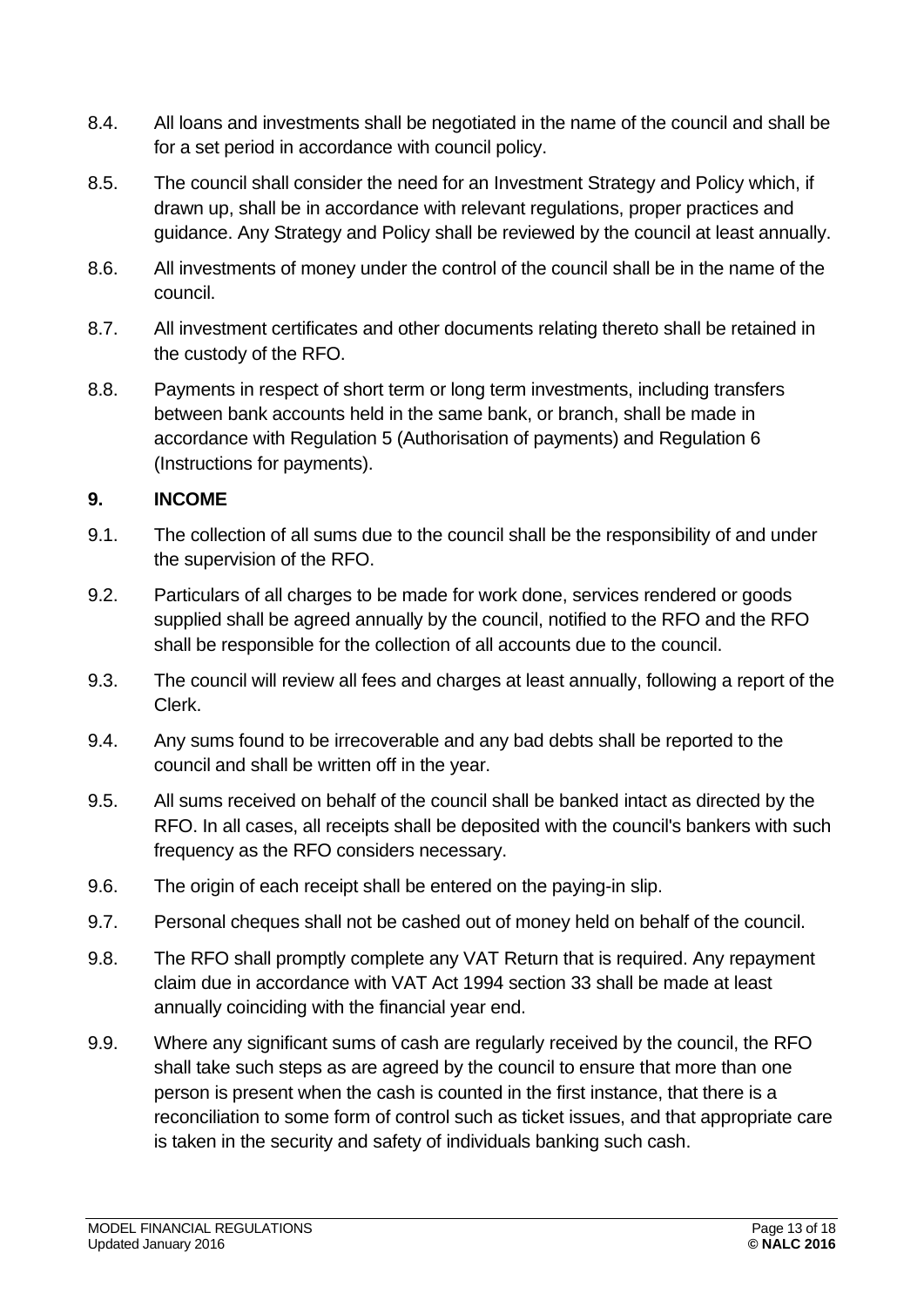9.10. [Any income arising which is the property of a charitable trust shall be paid into a charitable bank account. Instructions for the payment of funds due from the charitable trust to the council (to meet expenditure already incurred by the authority) will be given by the Managing Trustees of the charity meeting separately from any council meeting (see also Regulation 16 below)].

#### <span id="page-13-0"></span>**10. ORDERS FOR WORK, GOODS AND SERVICES**

- 10.1. An official order or letter shall be issued for all work, goods and services unless a formal contract is to be prepared or an official order would be inappropriate. Copies of orders shall be retained.
- 10.2. Order books shall be controlled by the RFO.
- 10.3. All members and officers are responsible for obtaining value for money at all times. An officer issuing an official order shall ensure as far as reasonable and practicable that the best available terms are obtained in respect of each transaction, usually by obtaining three or more quotations or estimates from appropriate suppliers, subject to any *de minimis* provisions in Regulation 11.1 below.
- 10.4. A member may not issue an official order or make any contract on behalf of the council.
- 10.5. The RFO shall verify the lawful nature of any proposed purchase before the issue of any order, and in the case of new or infrequent purchases or payments, the RFO shall ensure that the statutory authority shall be reported to the meeting at which the order is approved so that the minutes can record the power being used.

#### <span id="page-13-1"></span>**11. CONTRACTS**

- 11.1. Procedures as to contracts are laid down as follows:
	- a. Every contract shall comply with these financial regulations, and no exceptions shall be made otherwise than in an emergency provided that this regulation need not apply to contracts which relate to items (i) to (vi) below:
		- i. for the supply of gas, electricity, water, sewerage, **trade waste, broadband** and telephone services;
		- ii. for specialist services such as are provided by solicitors, accountants, surveyors and planning consultants;
		- iii. for work to be executed or goods or materials to be supplied which consist of repairs to or parts for existing machinery or equipment or plant;
		- iv. for work to be executed or goods or materials to be supplied which constitute an extension of an existing contract by the council;
		- v. for additional audit work of the external auditor up to an estimated value of £500 (in excess of this sum the Clerk and RFO shall act after consultation with the Chairman and Vice Chairman of council); and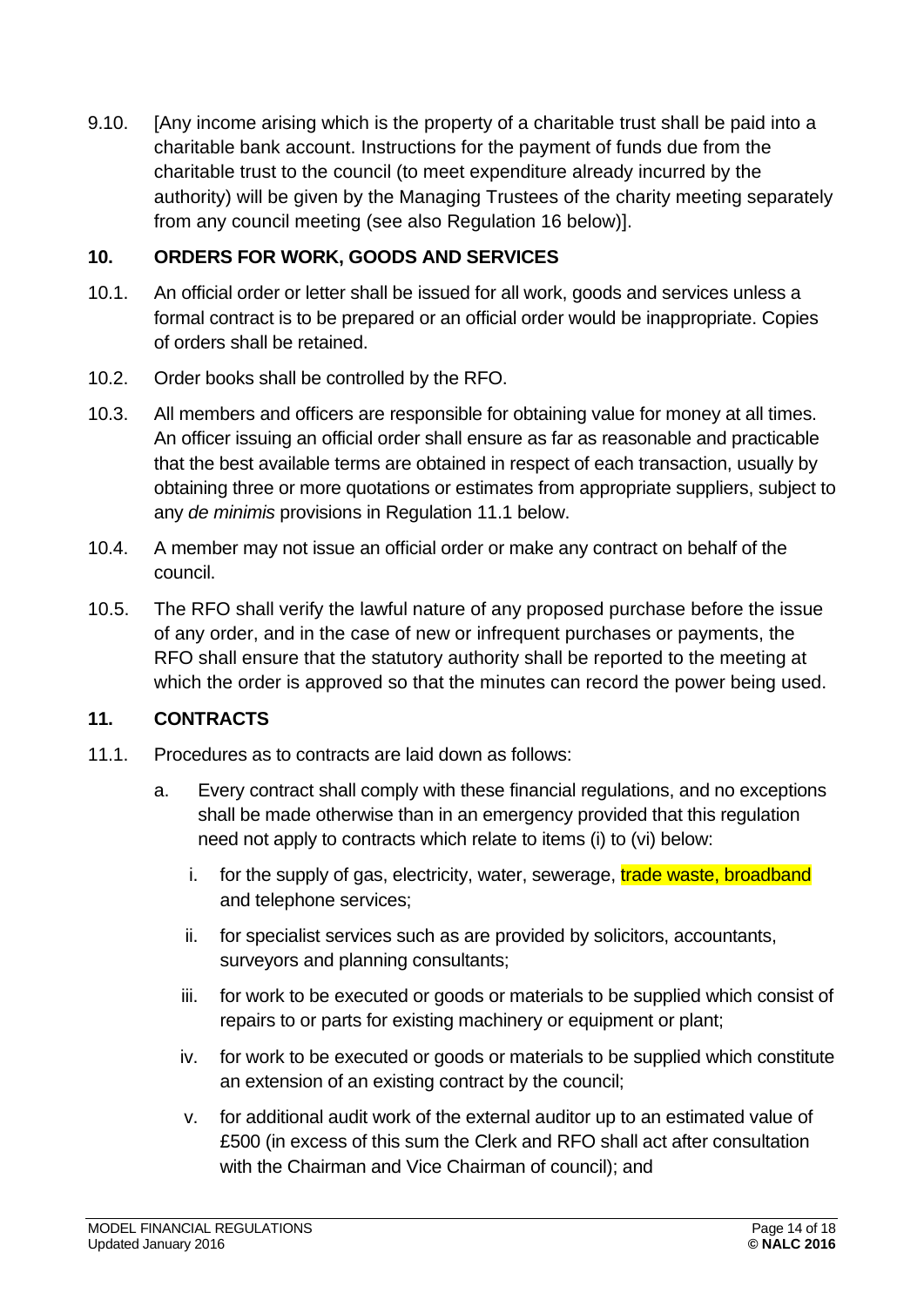- vi. for goods or materials proposed to be purchased which are proprietary articles and / or are only sold at a fixed price.
- b. Where the council intends to procure or award a public supply contract, public service contract or public works contract as defined by The Public Contracts Regulations 2015 ("the Regulations") which is valued at £25,000 or more, the council shall comply with the relevant requirements of the Regulations<sup>2</sup>.
- c. The full requirements of The Regulations, as applicable, shall be followed in respect of the tendering and award of a public supply contract, public service contract or public works contract which exceed thresholds in The Regulations set by the Public Contracts Directive 2014/24/EU (which may change from time to time) $3$ .
- d. When applications are made to waive financial regulations relating to contracts to enable a price to be negotiated without competition the reason shall be embodied in a recommendation to the council.
- e. Such invitation to tender shall state the general nature of the intended contract and the Clerk shall obtain the necessary technical assistance to prepare a specification in appropriate cases. The invitation shall in addition state that tenders must be addressed to the Clerk in the ordinary course of post. Each tendering firm shall be supplied with a specifically marked envelope in which the tender is to be sealed and remain sealed until the prescribed date for opening tenders for that contract.
- f. All sealed tenders shall be opened at the same time on the prescribed date by the Clerk in the presence of at least one member of council.
- g. Any invitation to tender issued under this regulation shall be subject to Standing Orders[], <sup>4</sup> 18d and shall refer to the terms of the Bribery Act 2010.
- h. When it is to enter into a contract of less than £25,000 in value for the supply of goods or materials or for the execution of works or specialist services other than such goods, materials, works or specialist services as are excepted as set out in paragraph (a) the Clerk or RFO shall obtain 3 quotations (priced descriptions of the proposed supply); where the value is below £3,000 10,000and above £100 1000 the Clerk or RFO shall strive to obtain 3 estimates. Otherwise, Regulation 10.3 above shall apply.
	- i. The council shall not be obliged to accept the lowest or any tender, quote or estimate.

<sup>&</sup>lt;sup>2</sup> The Regulations require councils to use the Contracts Finder website to advertise contract opportunities, set out the procedures to be followed in awarding new contracts and to publicise the award of new contracts <sup>3</sup> Thresholds currently applicable are:

a. For public supply and public service contracts 209,000 Euros (£164,176)

b. For public works contracts 5,225,000 Euros (£4,104,394)

<sup>4</sup> Based on NALC's model standing order 18d in Local Councils Explained © 2013 National Association of Local Councils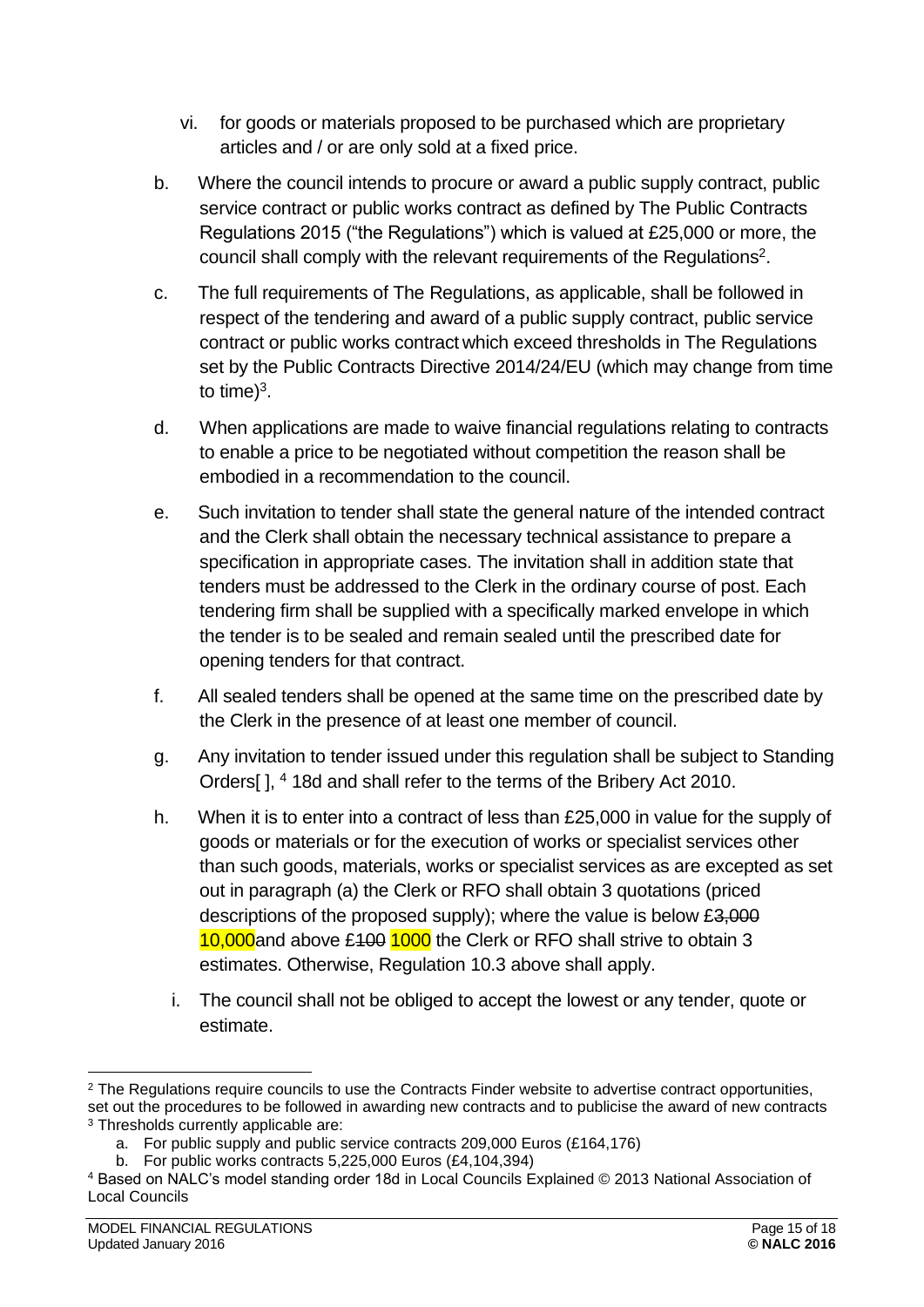j. Should it occur that the council, or duly delegated committee, does not accept any tender, quote or estimate, the work is not allocated and the council requires further pricing, provided that the specification does not change, no person shall be permitted to submit a later tender, estimate or quote who was present when the original decision making process was being undertaken.

#### <span id="page-15-0"></span>**12. PAYMENTS UNDER CONTRACTS FOR BUILDING OR OTHER CONSTRUCTION WORKS (PUBLIC WORKS CONTRACTS)**

- 12.1. Payments on account of the contract sum shall be made within the time specified in the contract by the RFO upon authorised certificates of the architect or other consultants engaged to supervise the contract (subject to any percentage withholding as may be agreed in the particular contract).
- 12.2. Where contracts provide for payment by instalments the RFO shall maintain a record of all such payments. In any case where it is estimated that the total cost of work carried out under a contract, excluding agreed variations, will exceed the contract sum of 5% or more a report shall be submitted to the council.
- 12.3. Any variation to a contract or addition to or omission from a contract must be approved by the council and Clerk to the contractor in writing, the council being informed where the final cost is likely to exceed the financial provision.]

## <span id="page-15-1"></span>**13. STORES AND EQUIPMENT**

- 13.1. The officer in charge of each section shall be responsible for the care and custody of stores and equipment in that section.
- 13.2. Delivery notes shall be obtained in respect of all goods received into store or otherwise delivered and goods must be checked as to order and quality at the time delivery is made.
- 13.3. Stocks shall be kept at the minimum levels consistent with operational requirements.
- 13.4. The RFO shall be responsible for periodic checks of stocks and stores at least annually.

# <span id="page-15-2"></span>**14. ASSETS, PROPERTIES AND ESTATES**

- 14.1. The Clerk shall make appropriate arrangements for the custody of all title deeds and Land Registry Certificates of properties held by the council. The RFO shall ensure a record is maintained of all properties held by the council, recording the location, extent, plan, reference, purchase details, nature of the interest, tenancies granted, rents payable and purpose for which held in accordance with Accounts and Audit Regulations.
- 14.2. No tangible moveable property shall be purchased or otherwise acquired, sold, leased or otherwise disposed of, without the authority of the council, together with any other consents required by law, save where the estimated value of any one item of tangible movable property does not exceed [£250].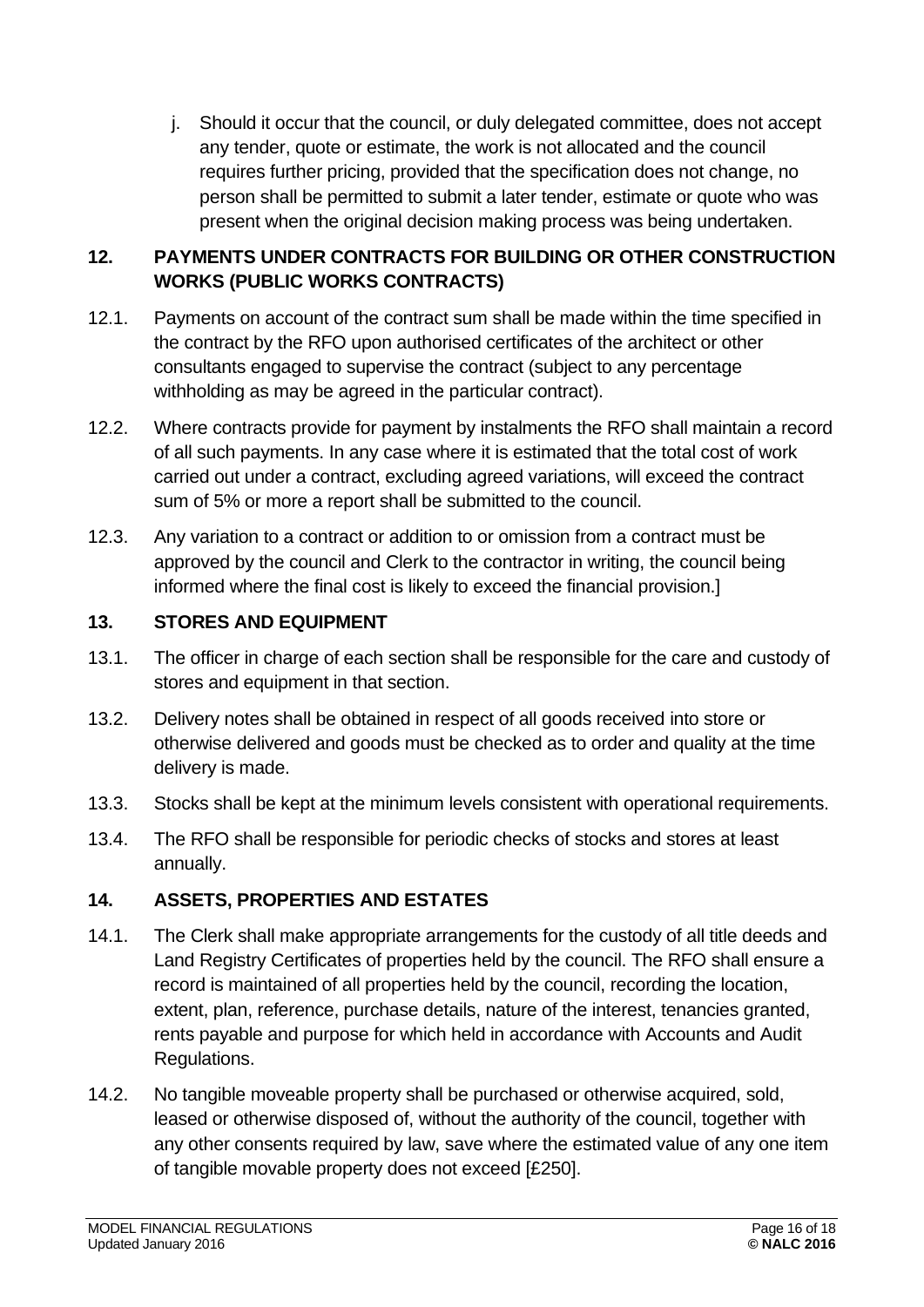- 14.3. No real property (interests in land) shall be sold, leased or otherwise disposed of without the authority of the council, together with any other consents required by law. In each case a report in writing shall be provided to council in respect of valuation and surveyed condition of the property (including matters such as planning permissions and covenants) together with a proper business case (including an adequate level of consultation with the electorate).
- 14.4. No real property (interests in land) shall be purchased or acquired without the authority of the full council. In each case a report in writing shall be provided to council in respect of valuation and surveyed condition of the property (including matters such as planning permissions and covenants) together with a proper business case (including an adequate level of consultation with the electorate).
- 14.5. Subject only to the limit set in Regulation 14.2 above, no tangible moveable property shall be purchased or acquired without the authority of the full council. In each case a report in writing shall be provided to council with a full business case.
- 14.6. The RFO shall ensure that an appropriate and accurate Register of Assets and Investments is kept up to date. The continued existence of tangible assets shown in the Register shall be verified at least annually, possibly in conjunction with a health and safety inspection of assets.

#### <span id="page-16-0"></span>**15. INSURANCE**

- 15.1. Following the annual risk assessment (per Regulation 17), the RFO shall effect all insurances and negotiate all claims on the council's insurers.
- 15.2. The Clerk shall give prompt notification to the RFO of all new risks, properties or vehicles which require to be insured and of any alterations affecting existing insurances.
- 15.3. The RFO shall keep a record of all insurances effected by the council and the property and risks covered thereby and annually review it.
- 15.4. The RFO shall be notified of any loss liability or damage or of any event likely to lead to a claim and shall report these to council at the next available meeting.
- 15.5. All appropriate members and employees of the council shall be included in a suitable form of security or fidelity guarantee insurance which shall cover the maximum risk exposure as determined [annually] by the council, or duly delegated committee.

#### <span id="page-16-1"></span>**16. CHARITIES**

16.1. Where the council is sole managing trustee of a charitable body the Clerk and RFO shall ensure that separate accounts are kept of the funds held on charitable trusts and separate financial reports made in such form as shall be appropriate, in accordance with Charity Law and legislation, or as determined by the Charity Commission. The Clerk and RFO shall arrange for any audit or independent examination as may be required by Charity Law or any Governing Document.

#### <span id="page-16-2"></span>**17. RISK MANAGEMENT**